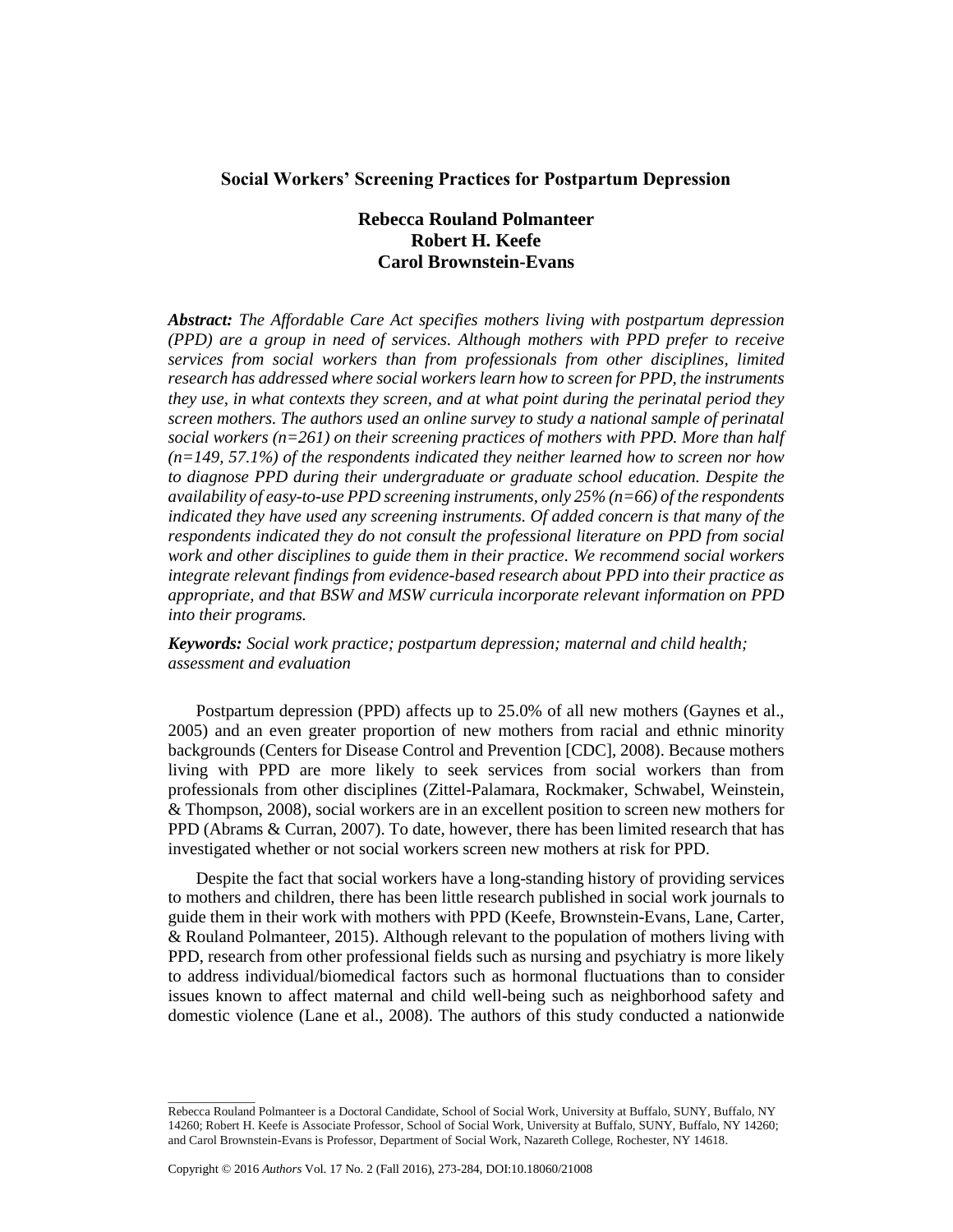online survey to learn what screening instruments social workers use, in what contexts they screen, and at what point during the perinatal period they screen new mothers for PPD.

#### **Literature Review**

#### **Understanding Postpartum Depression (PPD)**

PPD has come into the public's consciousness over the past 30 years, when highly publicized accounts of new mothers harming their newborn infants catalyzed legislators to begin addressing the problem (Rhodes & Segre, 2013). One result is Section 2952 of the Patient Protection and Affordable Care Act: Support, Education, and Research for Postpartum Depression (2010), which mandates research on the course of PPD, consideration of the differences in treatment needs among mothers from various racial and ethnic groups, and the development of culturally competent, evidence-based treatment approaches (Rhodes & Segre, 2013).

The American Psychiatric Association (APA, 2013) classifies PPD as a major depressive disorder. The primary symptoms include sadness, hopelessness, worthlessness, thoughts of self-harm or of harming the infant, and behavioral changes such as slowed body movements (APA, 2013). Although other forms of major depression manifest within one month of the causative stressor, PPD often does not emerge until one year after childbirth (O'Hara & McCabe, 2013; O'Hara & Wisner, 2014). PPD can be a debilitating disorder (APA, 2013) that has severe consequences for new mothers and their infants (Letourneau et al., 2012). Mothers with PPD report experiencing disrupted sleep (Glavin, 2012; Lucero, Beckstrand, Callister, & Sanchez Birkhead, 2012), poor concentration and appetite (Glavin, 2012), decreased self-esteem, feelings of failure, (Glavin, 2012), anxiety (Glavin, 2012; Lucero et al., 2012), social withdrawal, guilt (Lucero et al., 2012), sexual dissatisfaction (Morof, Barrett, Peacock, Victor, & Manyonda, 2003), obsessive thoughts (Lucero et al., 2012), hopelessness (Sealy, Fraser, Simpson, Evans, & Hartford, 2009), and ongoing fears of harming their baby (Sealy et al., 2009) and of committing suicide (Lucero et al., 2012).

Despite these negative feelings, an estimated 50% of mothers with PPD do not seek treatment (CDC, 2008) or do not consider their symptoms problematic (Keefe & Brownstein-Evans, 2013). Many other mothers who experience their symptoms as negative choose either to go without treatment (Sampson, Zayas, & Seifert, 2012) or not to disclose their symptoms to service providers (Lucero et al., 2012) whom they fear will judge them negatively or consider them unfit.

#### **Relevance of PPD to Social Work**

Among the mothers most at risk for PPD are mothers from racial and ethnic minority groups (Liu & Tronick, 2013), lower socioeconomic status (Liu & Tronick, 2013; O'Hara & McCabe, 2013), and rural communities (Villegas, McKay, Dennis, & Ross, 2011). These same mothers are often less able to afford ongoing health care, and therefore are often forced to access lower-cost or non-fee-for-service agencies, which often bring them to the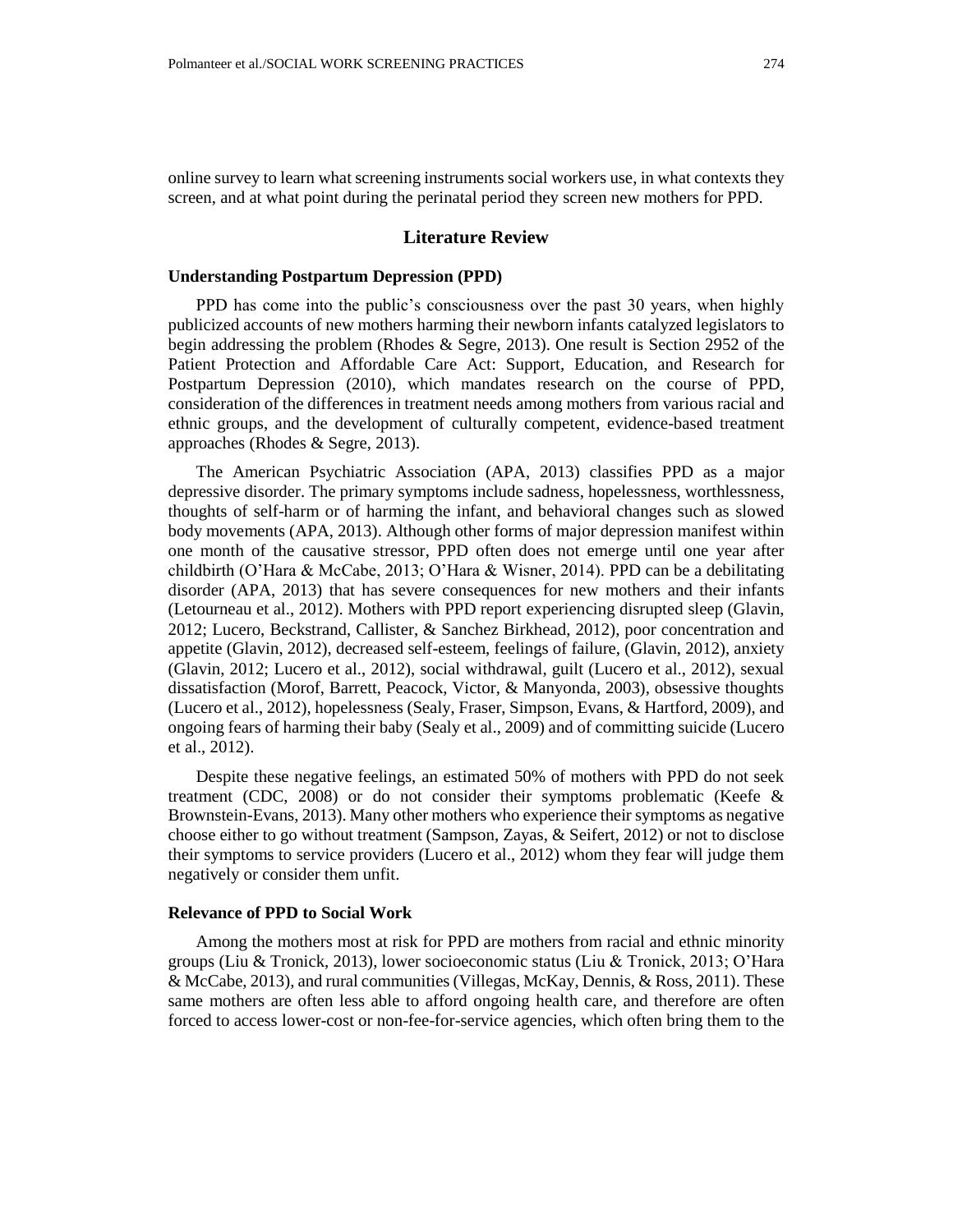attention of a practicing social worker. Social workers working in maternal and child health settings are thus well placed to address this problem.

### **Screening New Mothers for PPD**

The American College of Obstetricians and Gynecologists (ACOG) and the U.S. Preventive Services Task Force (USPSTF) strongly encourage prenatal screening for depression in pregnant women (ACOG, 2015; USPSTF, 2016). Although various easy-touse screening instruments normed on mothers from differing backgrounds exist, social workers who are qualified to administer the instruments, have been reluctant to regularly screen mothers for PPD (Gaynes et al., 2005; Keefe, Brownstein-Evans, & Rouland Polmanteer, 2016). Interestingly, the majority of mothers in one study indicated they were willing to be screened (Gemmill, Leigh, Ericksen, & Milgrom, 2006). Of the healthcare providers who screen, many do not use the results to advise mothers on providing followup care (Gjerdingen & Yawn, 2007). Consequently, the majority of mothers with PPD do not receive adequate screening, depression diagnoses, or appropriate follow-up care (USPSTF, 2016).

Given the mandates from Section 2952 of the ACA, social workers working with new mothers must become competent in screening for PPD and providing evidence-based services. To learn about current screening practices, the authors surveyed perinatal social workers nationwide with the goal of being able to offer guidance to social workers working with new mothers.

### **Methods**

The purpose of this study was to learn more about how social workers working with new mothers and young children screen new mothers for PPD, where they learned how to screen new mothers, when they screen, and what screening instruments they use.

#### **Methodology and Measurement**

The authors obtained institutional review board approval to conduct a survey of perinatal social workers nationwide. The authors then obtained approval to adapt the scale developed by Seehusen, Baldwin, Runkle, and Clark (2005) on family practitioners' screening behaviors for PPD. The Seehusen et al. scale consists of 24 close-ended questions and one open-ended question: five questions on the frequency that family practitioners screen mothers for PPD, the scales they use, and the contexts in which the practitioners screen; 12 questions on the practitioners' ideas about the importance of screening and the impact of screening on various family members; one question on where the practitioner learned to screen for PPD; five questions on practitioner demographics; and one openended question for the respondent to add additional information.

The survey was adapted by adding seven questions specific to social work practice, including one question on where practitioners refer new mothers with PPD, four questions on the respondent's practice setting, and two additional demographic questions (race and year of birth). The 32-item instrument was then pilot-tested with five social workers from the National Association of Perinatal Social Workers at their annual meeting in Baltimore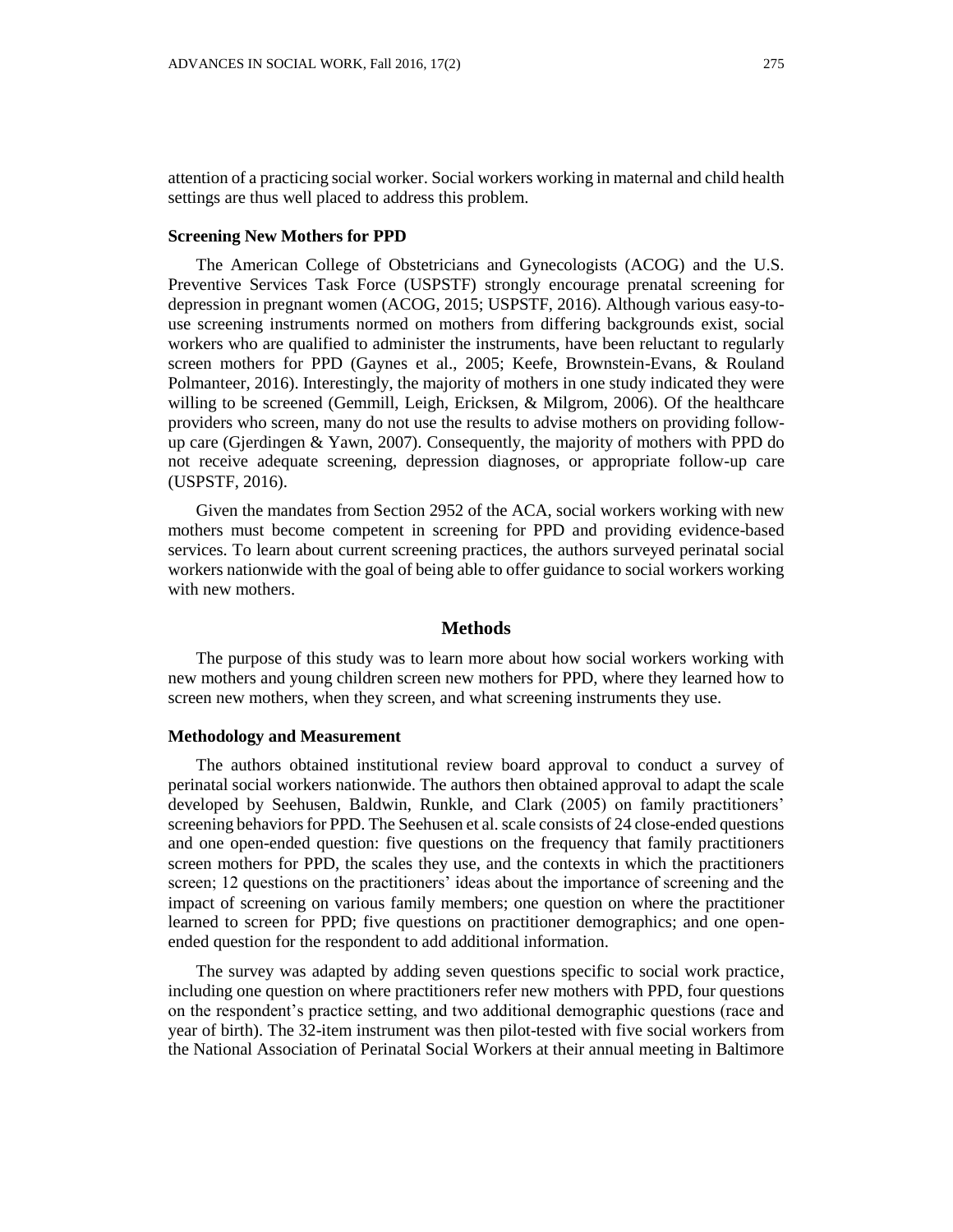### **Sampling Frame**

2014 using SurveyMonkey (2013).

Study criteria included being age 18 or older and currently working with new mothers. An e-mail describing the purpose of the survey, the informed consent form, and the link to the survey was sent to contact persons at the National Association of Perinatal Social Workers and state perinatal associations who were asked to submit the email with the accompanying documentation and survey link to their listserv members. Additionally, the program directors of all Bachelors (BSW) and Masters of Social Work (MSW) programs accredited by the Council on Social Work Education were asked to submit the email with the accompanying documentation and survey link to their alumni listserv members.

### **Results**

#### **Respondent Characteristics**

The final sample resulted in 261 respondents. Because we do not know the total population of social workers practicing in maternal and child health settings or which contact people at the perinatal organizations and BSW and MSW programs sent the email with accompanying survey to their listserv members, we are unable to assess if our respondents are representative of the total population of maternal and child health social workers nationwide.

Of the 261 respondents, 158 (60.5%) provided complete demographic information (see Table 1). Most of the respondents identified their role as a social work practitioner ( $n =$ 120, 76.0%) working full-time ( $n = 123, 77.9%$ ) and having a Master's degree in social work ( $n = 130, 82.3\%$ ). The respondents are employed in a variety of settings including hospitals (*n* = 95, 60.1%), health centers (*n* = 32, 20.3%), child and family programs (*n* = 16, 10.1%), and private practice  $(n = 9, 5.7\%)$ . The responding social workers were overwhelmingly female ( $n = 153, 96.8\%$ ), and worked in urban areas ( $n = 102, 64.6\%$ ), were between 20 to 70 years of age ( $\bar{x}$  = 44.100,  $\sigma$  = 11.874) and self-identified predominantly as white, non-Hispanic/Caucasian (*n* = 125, 79.1%).

#### **Source of Learning About PPD**

Of the 261 respondents, 112 (43%) reported learning about PPD while enrolled as undergraduate or graduate students (see Table 2). While eight (3.1%) respondents reported having learned about PPD in their BA or BS programs, 27 (10.3%) reported learning about PPD in their BSW programs, and 77 (29.5%) reported having learned about PPD in their MSW programs.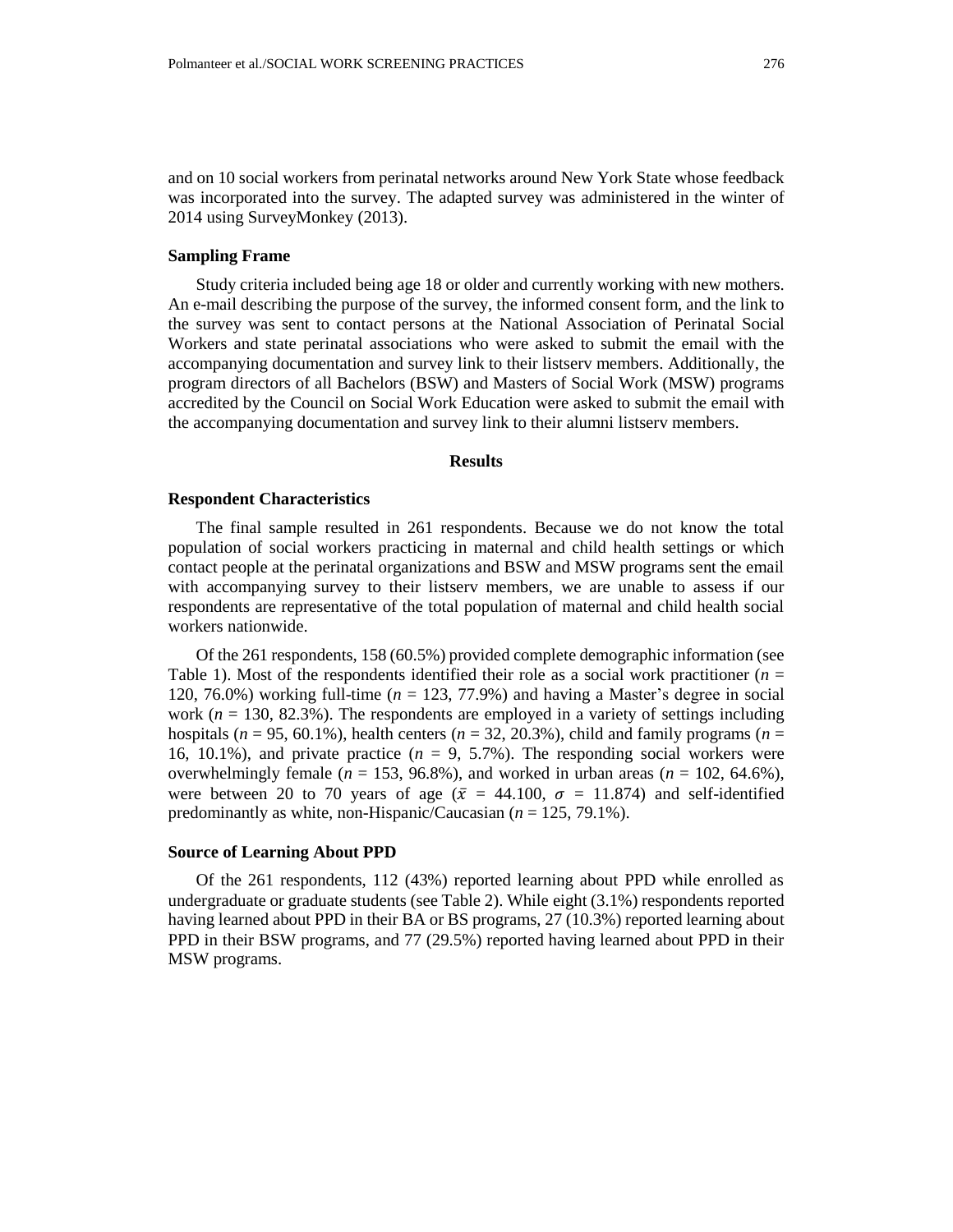| <b>Variable</b>                | n(%)         |
|--------------------------------|--------------|
| Social work role               |              |
| Practitioner                   | 120 (76%)    |
| Supervisor                     | 18 (11.4%)   |
| <b>Degree</b>                  |              |
| Master's degree in social work | 130 (82.3%)  |
| Bachelor's degree              | 21 (13.3%)   |
| Doctoral degree                | $7(4.4\%)$   |
| <b>Employment status</b>       |              |
| Full-time                      | 123(77.9%)   |
| Part-time                      | 35 (22.2%)   |
| <b>Geographic location</b>     |              |
| <b>Urhan</b>                   | 102 (64.6%)  |
| Suburban                       | 43 (27.2%)   |
| Rural                          | $10(6.3\%)$  |
| <b>Employment setting</b>      |              |
| Hospital                       | 95 (60.1%)   |
| <b>Health Center</b>           | 32 (20.3%)   |
| Child or Family Program        | $16(10.1\%)$ |
| <b>Private Practice</b>        | 9(5.7%)      |
| Gender                         |              |
| Female                         | 153 (96.8%)  |
| Male                           | $4(2.5\%)$   |
| Prefer not to disclose         | $1(0.6\%)$   |
| <b>Race/Ethnicity</b>          |              |
| White, Non-Hispanic/Caucasian  | 125 (79.1%)  |
| <b>Black/African American</b>  | 14 (8.7%)    |
| Hispanic                       | $10(6.3\%)$  |
| Multiracial                    | $3(1.9\%)$   |
| Asian                          | $2(1.3\%)$   |
| American Indian                | $2(1.3\%)$   |
|                                | 2(1.3%)      |

Table 1. *Characteristics of the Respondents who Screen New Mothers for PPD*

### **Learning How to Screen New Mothers for PPD**

The respondents reported receiving information about PPD screening (see Table 2) through on-the-job training  $(n = 119, 45.6%)$  followed by continuing education programs  $(n = 96, 36.8\%)$ , professional conferences  $(n = 69, 26.4\%)$ , and field/internship experiences  $(n = 53, 20.3\%)$ . The respondents also reported obtaining information from medical  $(n = 10.5\%)$ 82, 31.4%) and social work journals (*n* = 98, 37.5%).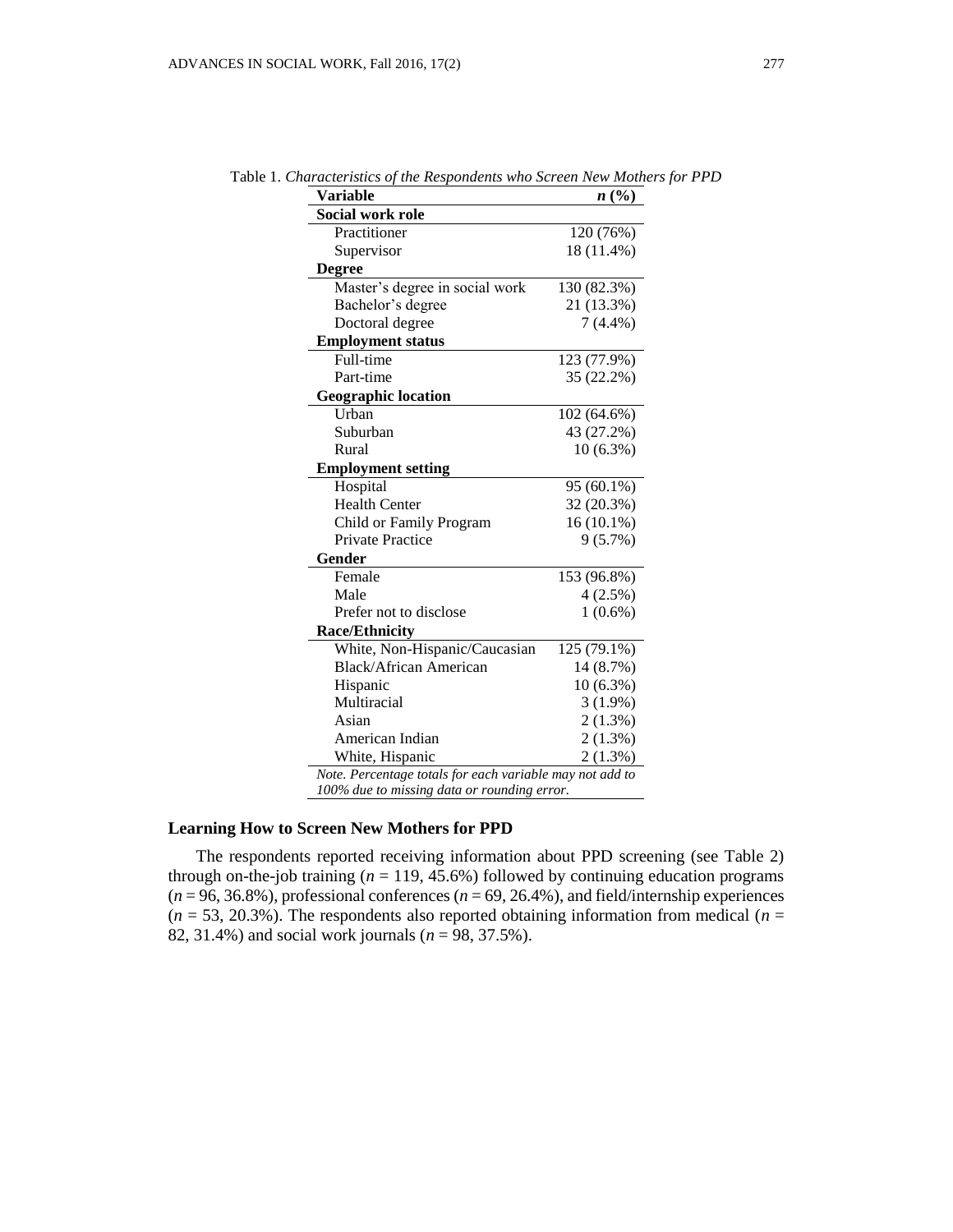| Table 2. Characteristics of Screening Practices        |             |
|--------------------------------------------------------|-------------|
| Variable                                               | n(%)        |
| Where do social workers learn about PPD?               |             |
| Master of Social Work                                  | 77 (29.5%)  |
| Bachelor of Social Work                                | 27 (10.3%)  |
| Bachelor of Science/Arts                               | $8(3.1\%)$  |
| Where do social workers learn about screening for PPD? |             |
| On the Job Education                                   | 119 (45.6%) |
| Social Work Literature                                 | 98 (37.5%)  |

| Master of Social Work                                                                      | 77 (29.5%)  |  |  |
|--------------------------------------------------------------------------------------------|-------------|--|--|
| Bachelor of Social Work                                                                    | 27 (10.3%)  |  |  |
| Bachelor of Science/Arts                                                                   | 8 (3.1%)    |  |  |
| Where do social workers learn about screening for PPD?                                     |             |  |  |
| On the Job Education                                                                       | 119 (45.6%) |  |  |
| Social Work Literature                                                                     | 98 (37.5%)  |  |  |
| <b>Continuing Education Credits</b>                                                        | 96 (36.8%)  |  |  |
| Medical Literature                                                                         | 82 (31.4%)  |  |  |
| Conferences                                                                                | 69 (26.4%)  |  |  |
| <b>Field Education</b>                                                                     | 53 (20.3%)  |  |  |
| When do social workers screen for PPD?                                                     |             |  |  |
| Delivery to one year postpartum                                                            | 92 (35.2%)  |  |  |
| When symptoms are present                                                                  | 72 (27.6%)  |  |  |
| Prenatally                                                                                 | 46 (17.6%)  |  |  |
| At well child visits                                                                       | 15 (5.7%)   |  |  |
| Delivery to two years postpartum                                                           | 7(2.7%)     |  |  |
| What screening instruments do social workers use?                                          |             |  |  |
| <b>Edinburgh Postnatal Depression Scale (EPDS)</b>                                         | 66 (25.3%)  |  |  |
| Patient Health Questionnaire (PHQ-9)                                                       | $17(6.5\%)$ |  |  |
| Postpartum Depression Checklist (PDC)                                                      | $10(3.8\%)$ |  |  |
| Postpartum Depression Screening Scale (PDSS)                                               | $9(3.4\%)$  |  |  |
| Beck Depression Inventory (BDI)                                                            | $9(3.4\%)$  |  |  |
| General Health Questionnaire (GHQ)                                                         | 7(2.7%)     |  |  |
| Structured Clinical Interview for the DSM (SCID)                                           | $5(1.9\%)$  |  |  |
| Centers for Epidemiologic Studies Depression Scale (CES-D)                                 | $3(1.1\%)$  |  |  |
| Note. Due to the potential for multiple responses to the corresponding survey item,        |             |  |  |
| percentages provided in parentheses are calculated using the total sample size $(n=261)$ . |             |  |  |

### **Timing of PPD Screening**

The respondents identified screening for PPD most frequently between delivery and one year postpartum (see Table 2). Of the 261 participants, 46 screened prenatally (17.6%), 92 screened from delivery to one year postpartum (35.2%), seven screened from delivery to two years postpartum (2.7%), and 15 screened during well-child visits (5.7%). Additionally, 72 social workers (27.6%) reported screening only when symptoms were present.

### **Screening Instruments Used**

Of the respondents who reported screening for PPD (see Table 2;  $n = 135$ ), 83 (61.5%) indicated they used a validated tool with the most common being the Edinburgh Postnatal Depression Scale (Cox, Holden, & Sagovsky, 1987) (EPDS; *n* = 66, 48.8%). Additional instruments included the Patient Health Questionnaire (Spitzer, Kroenke, Williams et al., 1999) (PHQ-9; *n* = 17, 12.6%), Postpartum Depression Checklist (Beck, 1998) (PDC; *n* = 10, 7.4%), Postpartum Depression Screening Scale (Beck & Gable, 2002) (PDSS; *n* = 9, 6.6%), the Beck Depression Inventory (Beck, Steer, & Garbin, 1988) (BDI;  $n = 9$ , 6.6%),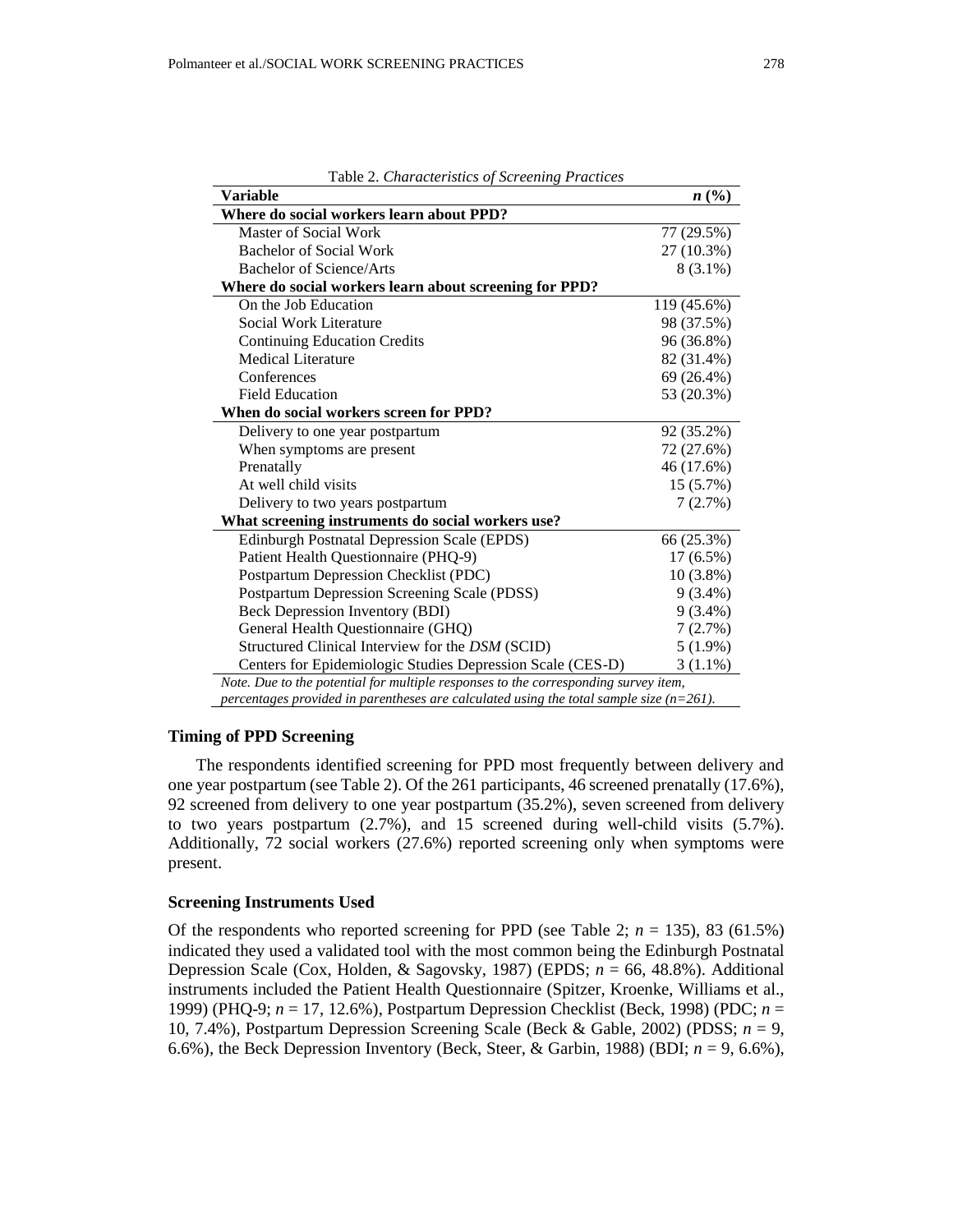the General Health Questionnaire (Goldberg & Williams, 1988) (GHQ; *n* = 7, 5.2%), the Structured Clinical Interview for the *DSM* (Gormanet al., 2004) (SCID; *n* = 5, 3.7%), and the Centers for Epidemiologic Studies Depression Scale (Radloff, 1991) (CES-D; *n* = 3, 2.2%).

### **Implications and Discussion**

The results from this study highlight that 43% of the responding social workers learned about PPD and how to screen for it during their educational training. This finding is similar to the findings from Gaynes et al. (2005) who found more than half of practitioners did not learn about PPD while in their professional training. Most of the respondents in this study learned how to screen for PPD while on the job, through continuing education programs, or at professional conferences. Some of the respondents also reported learning about PPD through empirical literature, including social work journals. We were somewhat stymied by this outcome given the dearth of research reported in social work journals on PPD (Keefe et al., 2015). Although we were pleased to find that some of the responding social workers screen mothers from birth to one year, results from other studies conclude that PPD may not manifest until after one-year post-childbirth (O'Hara & McCabe, 2013; O'Hara & Wisner, 2014). Likewise, the recommendations set forth by ACOG (2015) and USPSTF (2016) encourage maternal health service providers to screen all pregnant women and new mothers for PPD throughout pregnancy and the first postpartum year.

As in the Gaynes et al. (2005) report, many of our respondents reported learning about PPD while employed and not while enrolled in their academic programs. This finding is particularly troublesome given the sample in this study was comprised only of social workers working with pregnant and new mothers and children. Research has begun to address the problem of too few knowledgeable social workers screening new mothers for PPD. For example, recently published research concludes that BSW and MSW programs can incorporate content on PPD seamlessly into their curricula (Keefe, et al., 2015), and specific recommendations have been made for developing social work continuing education workshops to train social workers on how to work with mothers who have PPD (Keefe, Rouland Polmanteer, & Brownstein-Evans, in press).

#### **Social Work Education**

Instructors of social work research courses can help students develop and test interventions with individuals, families, groups, and communities at various service sites used by postpartum mothers. In human behavior and the social environment courses, instructors can include course content on PPD risk and protective factors. Social work practice courses can include various case scenarios that emphasize engagement, contracting for services, and intervention practices, as well as forming coalitions with service providers working with new mothers. In social policy courses, instructors can require students to trace the development of the ACA while also considering other landmark maternal and child health legislation including the Sheppard-Towner (Moehling, & Thomasson, 2012) and Melanie Blocker-Stokes Acts (Rhodes & Segre, 2013). Finally, field educators can assign students in maternal and child health placements to work with new mothers at risk for PPD and the mothers' families. Students should be instructed on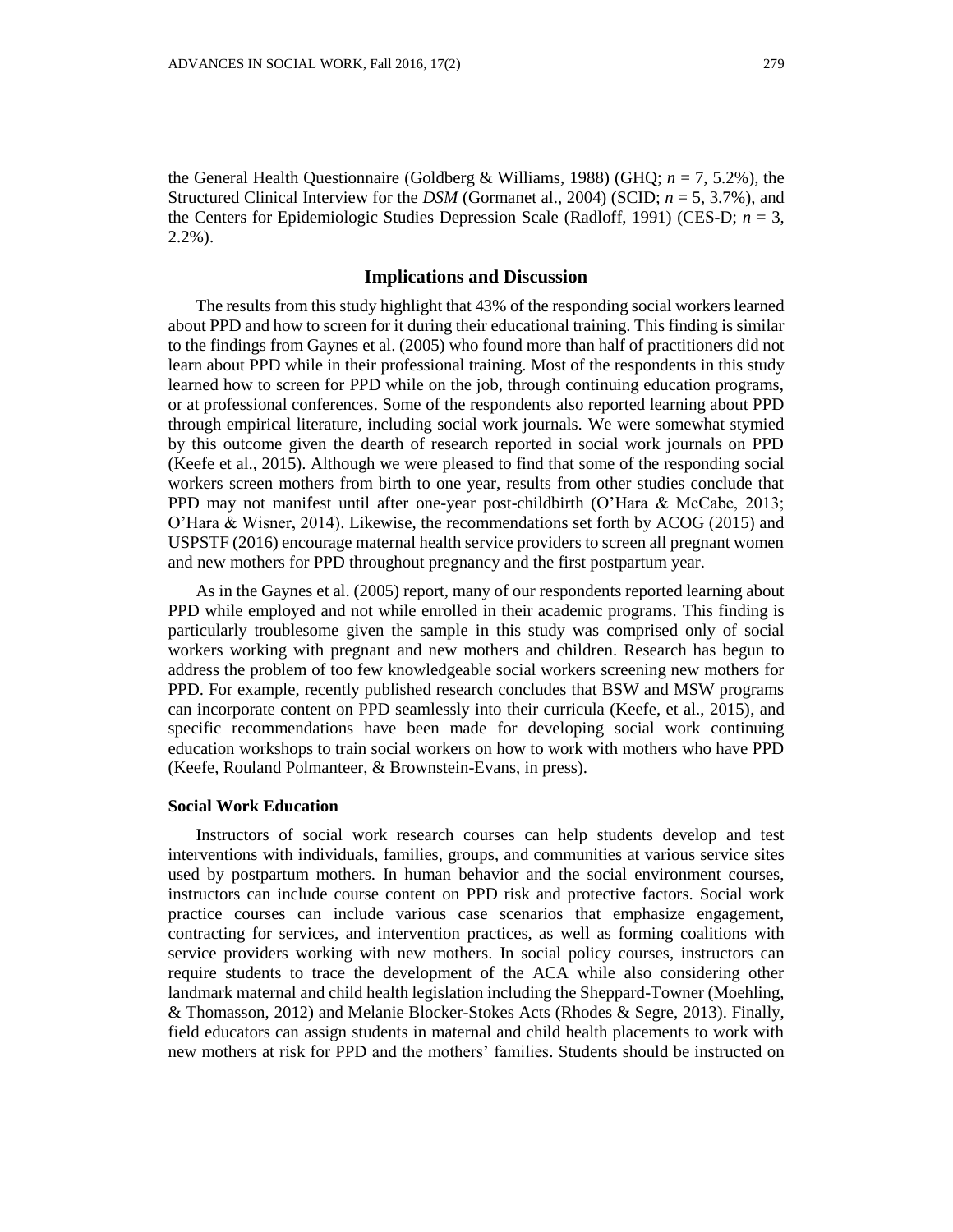the use of standardized screening instruments, which would help prepare them to work with new mothers who may develop PPD after childbirth (O'Hara & McCabe, 2013; O'Hara & Wisner, 2014).

## **Social Work Practice**

Only about one-third of the responding practitioners reported consulting evidencebased practice literature, including the social work (37.5%) and medical literature (31.4%). Using existing evidence-based practices is crucial to effective social work practice (NASW, 2008). However, given the limited best practices research on PPD published in social work journals, we were not surprised by this finding. We recommend that social workers integrate relevant findings from evidence-based practice research about PPD into their own practice as appropriate.

### **Social Work Research**

In accordance with the ACA, it is recommended that social work researchers systematically investigate the risk factors, screening and assessment approaches, and interventions for all new mothers with a particular focus on mothers from diverse or vulnerable groups. Finally, researchers should publish their findings in social work journals not only as a way to reach other social work professionals but also to ensure that a social work perspective is infused in the developing research.

# **Summary and Conclusion**

The interpretation of these findings should be made in light of the study's limitations. To begin, data were collected electronically. Although electronic data collection provided the opportunity to reach social workers nationwide, social workers who are uncomfortable with technology or who are without access to the Internet were likely excluded. Additionally, the data collection was limited by missing data. Although there were 261 respondents, only 158 provided full demographic information. In addition, the sample was not randomly selected, so the results cannot be considered generalizable.

Despite these limitations, this study is the first to examine how social workers screen mothers for PPD, which thus adds to the very limited body of knowledge on PPD in social work journals. Most of the responding social workers did not learn about PPD during their formal education or field placements. These findings, along with federal mandates put forward through the ACA, should encourage maternal and child health social workers to focus more thoroughly on the needs of new mothers at risk for and who may have PPD.

#### **References**

- Abrams, L. S., & Curran, L. (2007). Not just a middle-class affliction: Crafting a social work research agenda on postpartum depression. *Health & Social Work, 32*(4), 289- 296. doi[:https://doi. org/10. 1093/hsw/32. 4. 289](https://doi.org/10.1093/hsw/32.4.289)
- American College of Obstetricians and Gynecologists. (2015). *Committee opinion number 630: Screening for perinatal depression.* Retrieved from [https://www. acog.](https://www.acog.org/-/media/Committee-Opinions/Committee-on-Obstetric-Practice/co630.pdf?dmc=1&ts=20160201T1823533744)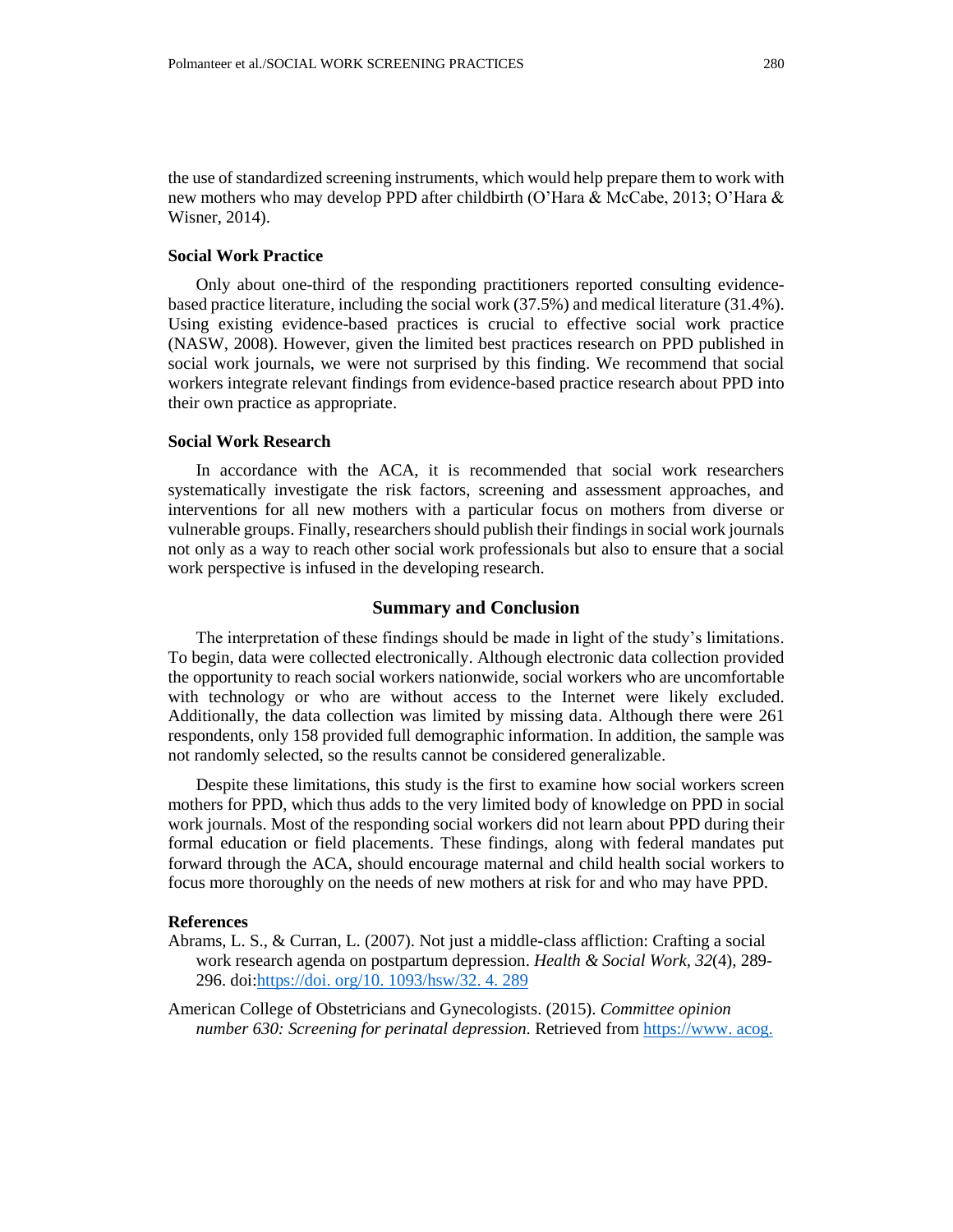[org/-/media/Committee-Opinions/Committee-on-Obstetric-Practice/co630.](https://www.acog.org/-/media/Committee-Opinions/Committee-on-Obstetric-Practice/co630.pdf?dmc=1&ts=20160201T1823533744)  [pdf?dmc=1&ts=20160201T1823533744](https://www.acog.org/-/media/Committee-Opinions/Committee-on-Obstetric-Practice/co630.pdf?dmc=1&ts=20160201T1823533744)

- American Psychiatric Association. (2013). *Diagnostic and statistical manual of mental*  disorders (5<sup>th</sup> ed.). Washington, DC: Author.
- Beck, A. T., Steer, R., & Garbin, M. (1988). Psychometric properties of the Beck Depression Inventory: Twenty-five years of evaluation. *Clinical Psychology Review, 8,* 77-100. doi[:https://doi.org/10.1016/0272-7358\(88\)90050-5](https://doi.org/10.1016/0272-7358(88)90050-5)
- Beck, C. T. (1998). A checklist to identify women at risk for developing postpartum depression. *Journal of Obstetric, Gynecologic, & Neonatal Nursing, 27*(1), 39- 46. doi[:https://doi.org/10.1111/j.1552-6909.1998.tb02589.x](https://doi.org/10.1111/j.1552-6909.1998.tb02589.x)
- Beck, C. T., & Gable, R. K. (2002). *Postpartum depression screening scale manual*. Los Angeles: Western Psychological Services.
- Centers for Disease Control and Prevention [CDC]. (2008). Prevalence of self-reported postpartum depressive symptoms - 17 states, 2004-2005. *Morbidity and Mortality Weekly Report, 57*(14), 361-366. doi[:https://doi. org/10. 1176/appi. books.](https://doi.org/10.1176/appi.books.9780890425596)  [9780890425596](https://doi.org/10.1176/appi.books.9780890425596)
- Cox, J. L, Holden, J. M., & Sagovsky, R. (1987). Detection of postnatal depression: Development of the 10-iten Edinburgh Postnatal Depression Scale. *British Journal of Psychiatry, 150*, 782-786. doi[:https://doi.org/10.1192/bjp.150.6.782](https://doi.org/10.1192/bjp.150.6.782)
- Gaynes, B. N., Gavin, N., Meltzer-Brody, S., Lohr, K. N., Swinson, T., Gartlehner, G., Brody, S., & Miller, W. C. (2005). *Perinatal depression: Prevalence, screening accuracy, and screening outcomes*. Evidence Report/Technology Assessment No. 119. AHRQ Publication No. 05-E006-2. Rockville, MD: Agency for Healthcare Research and Quality.
- Gemmill, A. W., Leigh, B., Ericksen, J., & Milgrom, J. A. (2006). A survey of the clinical acceptability of screening for postnatal depression in depressed and nondepressed women. *BMC Public Health, 6,* 211-219. doi[:https://doi. org/10.](https://doi.org/10.1186/1471-2458-6-211)  [1186/1471-2458-6-211](https://doi.org/10.1186/1471-2458-6-211)
- Gjerdingen, D. W. & Yawn, B. (2007). Postpartum depression screening: Importance, methods, barriers, and recommendations for practice. *Journal of the American Board of Family Medicine, 20*(3), 280-288. doi[:https://doi. org/10. 3122/jabfm. 2007. 03.](https://doi.org/10.3122/jabfm.2007.03.060171)  [060171](https://doi.org/10.3122/jabfm.2007.03.060171)
- Glavin, K. (2012). Screening and prevention of postnatal depression. In M. G. R. Castillo (Ed.), *Perinatal depression* (pp. 1-19). Retrieved fro[m http://cdn. intechopen.](http://cdn.intechopen.com/pdfs-wm/26569.pdf)  [com/pdfs-wm/26569. pdf](http://cdn.intechopen.com/pdfs-wm/26569.pdf) doi[:https://doi. org/10. 5772/31664](https://doi.org/10.5772/31664)
- Goldberg, D. P., & Williams, P. (1988). *The user's guide to the General Health Questionnaire.* Slough, UK: National Foundation for Educational Research- Nelson.
- Gorman, L.L., O'Hara, M.W., Figueiredo, B., Hayes, S., Jacquemain, F., Kammerer, M.H., Klier, C.M., Rosi, S., Seneviratne, G., & Sutter-Dallay A-L. (2004).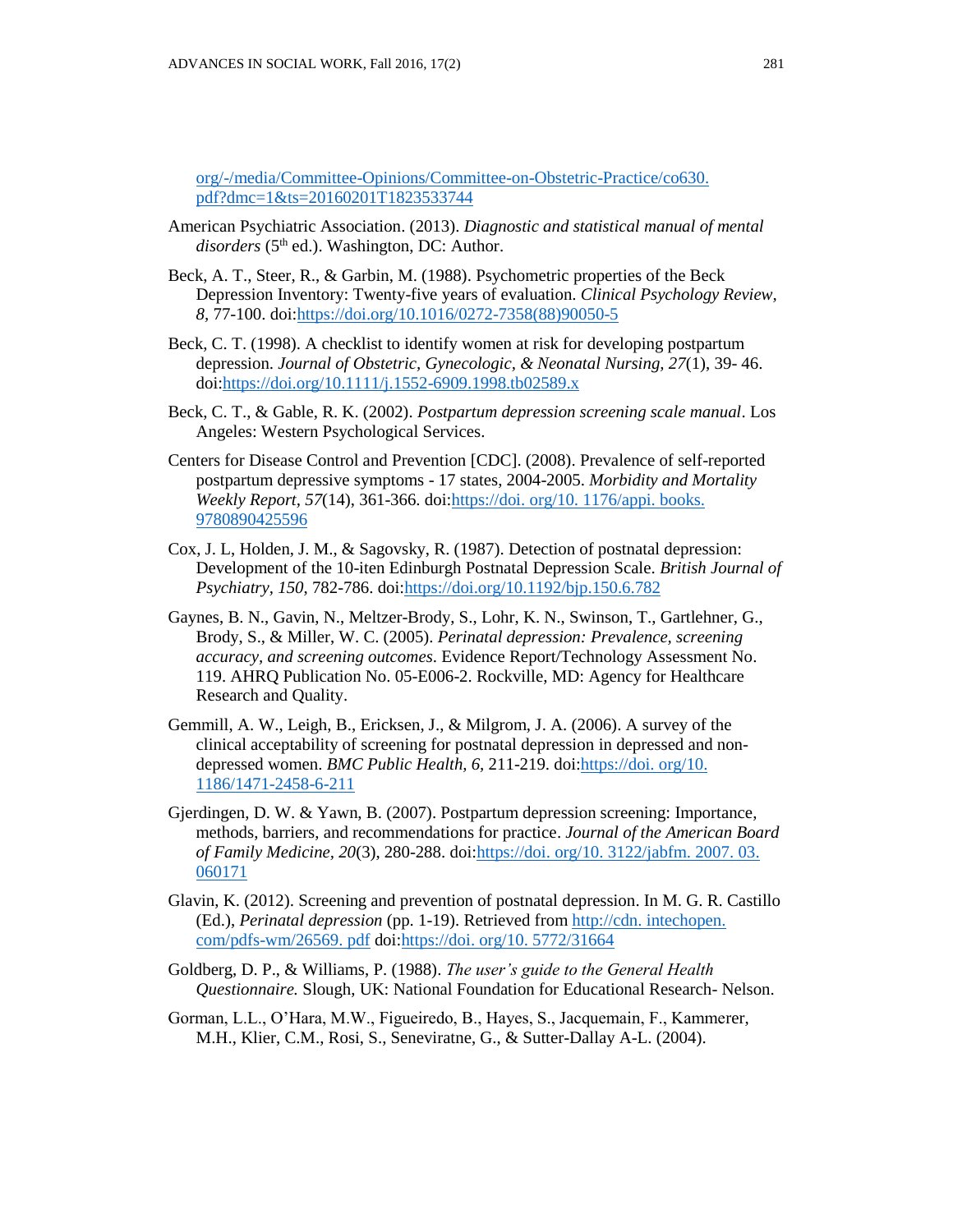Adaptation of the structured clinical interview for DSM-IV disorders for assessing depression in women during pregnancy and post-partum across countries and culture. *The British Journal of Psychiatry, 184*(46), S17-S23. doi[:https://doi.org/10.1192/bjp.184.46.s17](https://doi.org/10.1192/bjp.184.46.s17)

- Keefe, R. H., & Brownstein-Evans, C. (2013, November). *Assessing postpartum depression among low-income mothers: Culture, race, and ethnicity. Paper presented* at the 141<sup>st</sup> annual meeting of the American Public Health Association, Boston, MA.
- Keefe, R. H., Brownstein-Evans, C., Lane, S. D., Carter, D. B. & Rouland Polmanteer, R. S. (2015). Postpartum depression and the Affordable Care Act: Recommendations for social work educators. *Advances in Social Work, (16)*2, 202-213. doi[:https://doi.](https://doi.org/10.18060/18502)  [org/10. 18060/18502](https://doi.org/10.18060/18502)
- Keefe, R. H., Brownstein-Evans, C., & Rouland Polmanteer, R. S. (2016). Addressing access barriers to services for mothers at risk for perinatal mood disorders: A social work perspective. *Social Work in Health Care, 48*(1), 1-11. doi[:https://doi. org/10.](https://doi.org/10.1080/00981389.2015.1101045)  [1080/00981389. 2015. 1101045](https://doi.org/10.1080/00981389.2015.1101045)
- Keefe, R. H., Rouland Polmanteer, R. S., & Brownstein-Evans, C. B. (in press). Postpartum depression: A critical area for continuing social work education. *Professional Development: The International Journal of Continuing Social Work Education*
- Lane, S. D., Webster, N., Levandowski, B. A., Rubinstein, R. A., Keefe. R. H., Wojtowycz, M. A., Cibula, D. A., Kingson, J., & Aubry, R. (2008). Environmental injustice: Childhood lead poisoning, teen pregnancy, and tobacco. *Journal of Adolescent Health, 42*(1), 43-49. doi[:https://doi. org/10. 1016/j. jadohealth. 2007. 06.](https://doi.org/10.1016/j.jadohealth.2007.06.017)  [017](https://doi.org/10.1016/j.jadohealth.2007.06.017)
- Letourneau, N. L., Tryphonopoulos, P. D., Duffett-Leger, L., Stewart, M., Benzies, K., Dennis, C-L., & Joschko, J. (2012). Support intervention needs and preferences of fathers affected by postpartum depression. *Journal of Perinatal and Neonatal Nursing, 26*(1), 69-80. doi[:https://doi. org/10. 1097/JPN. 0b013e318241da87](https://doi.org/10.1097/JPN.0b013e318241da87)
- Liu, C. H., & Tronick, E. (2013). Rates and predictors of postpartum depression by race and ethnicity: Results from the 2004 to 2007 New York City PRAMS survey (Pregnancy Risk Assessment Monitoring System). *Maternal and Child Health Journal, 17*, 1599-1610. doi[:https://doi. org/10. 1007/s10995-012-1171-z](https://doi.org/10.1007/s10995-012-1171-z)
- Lucero, N. B., Beckstrand, R. L., Callister, L. C., & Sanchez Birkhead, A. C. (2012). Prevalence of postpartum depression among Hispanic immigrants. *Journal of the Academy of Nurse Practitioners, 24*(12), 726-734*.* doi[:https://doi. org/10. 1111/j.](https://doi.org/10.1111/j.1745-7599.2012.00744.x)  [1745-7599. 2012. 00744. x](https://doi.org/10.1111/j.1745-7599.2012.00744.x)
- Moehling, C. M., & Thomasson, M. A. (2012). The political economy of saving mothers and babies: The politics of state participation in the Sheppard-Towner Program. *The Journal of Economic History, 72*(1), 75-103. doi[:https://doi.org/10.1017/S0022050711002440](https://doi.org/10.1017/S0022050711002440)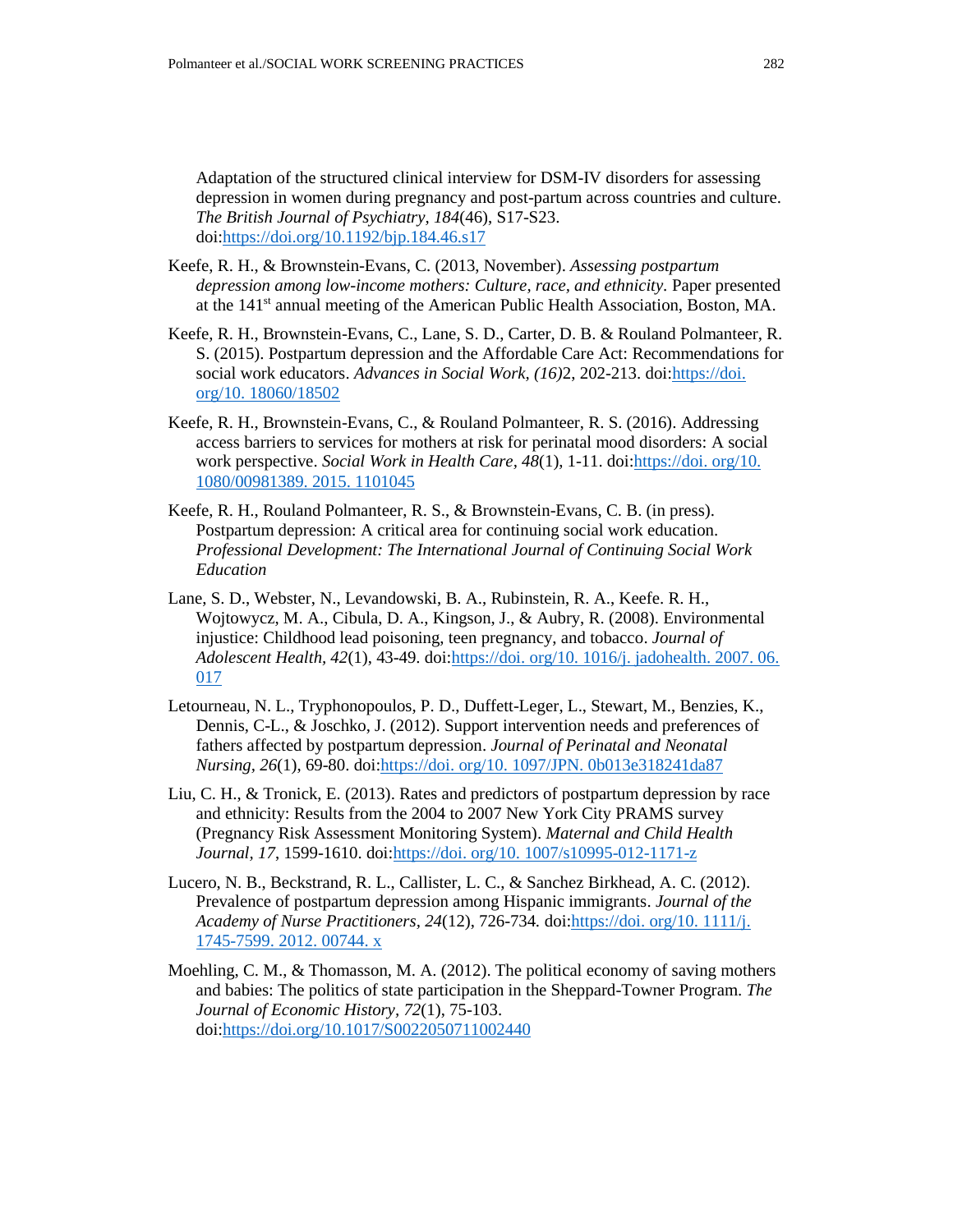- Morof, D., Barrett, G., Peacock, J., Victor, C. R., & Manyonda, I. (2003). Postnatal depression and sexual health after birth. *Obstetrics and Gynecology, 102*(6), 1318- 1325.
- National Association of Social Workers. (2008). *Code of ethics of the National Association of Social Workers*. Retrieved from [https://www. socialworkers.](https://www.socialworkers.org/pubs/code/code.asp)  [org/pubs/code/code. asp](https://www.socialworkers.org/pubs/code/code.asp)
- O'Hara, M. W., & McCabe, J. E. (2013). Postpartum depression: Current status and future directions. *Annual Review of Clinical Psychology, 9*, 379-407. doi[:https://doi.](https://doi.org/10.1146/annurev-clinpsy-050212-185612)  [org/10. 1146/annurev-clinpsy-050212-185612](https://doi.org/10.1146/annurev-clinpsy-050212-185612)
- O'Hara, M. W., & Wisner, K. L. (2014). Perinatal mental illness: Definition, description, and aetiology. *Best Practice & Research Clinical Obstetrics and Gynaecology, 28*, 3- 12. doi[:https://doi. org/10. 1016/j. bpobgyn. 2013. 09. 002](https://doi.org/10.1016/j.bpobgyn.2013.09.002)
- Patient Protection and Affordable Care Act, 42 U. S. C. § 18001 (2010).
- Radloff, L. (1991). The use of the Center for Epidemiological Studies Depression Scale in adolescents and young adults. *Journal of Youth and Adolescence, 20,* 149- 165. doi[:https://doi.org/10.1007/BF01537606](https://doi.org/10.1007/BF01537606)
- Rhodes, A. M., & Segre, L. S. (2013). Perinatal depression: A review of US legislation and law. *Archives of Women's Mental Health, 16*(4), 259-270. doi[:https://doi.](https://doi.org/10.1007/s00737-013-0359-6) org/10. [1007/s00737-013-0359-6](https://doi.org/10.1007/s00737-013-0359-6)
- Sampson, M., Zayas, L. H., & Seifert, S. B. (2012). Treatment engagement using motivational interviewing for low-income, ethnically diverse mothers with postpartum depression. *Clinical Social Work Journal, 41*(4), 387-394. doi[:https://doi.](https://doi.org/10.1007/s10615-012-0422-1)  [org/10. 1007/s10615-012-0422-1](https://doi.org/10.1007/s10615-012-0422-1)
- Sealy, P. A., Fraser, J., Simpson, J. P., Evans, M., & Hartford, A. (2009). Community awareness of postpartum depression. *Journal of Obstetric, Gynecologic, & Neonatal Nursing, 38*, 121-133. doi[:https://doi. org/10. 1111/j. 1552-6909. 2009. 01001. x](https://doi.org/10.1111/j.1552-6909.2009.01001.x)
- Seehusen, D. A., Baldwin, L, Runkle, G. P., & Clark, G. (2005). Are family physicians appropriately screening for postpartum depression? *Journal of the American Board of Family Medicine, 18*(2), 104-112. doi[:https://doi. org/10. 3122/jabfm. 18. 2. 104](https://doi.org/10.3122/jabfm.18.2.104)
- Spitzer, R. L., Kroenke, K., Williams, J. B. W., & The Patient Health Questionnaire Primary Care Study Group. (1999). Validation and utility of a self-report version of PRIME-MD: The PHQ primary care study. *Journal of the American Medical Association, 282*, 1737-1744. doi[:https://doi.org/10.1001/jama.282.18.1737](https://doi.org/10.1001/jama.282.18.1737)
- SurveyMonkey. (2013). *SurveyMonkey: How it works*. Retrieved from [https://www.surveymonkey.com/mp/take-a-tour/?ut\\_source=header](https://www.surveymonkey.com/mp/take-a-tour/?ut_source=header)
- U. S. Preventive Services Task Force. (2016, January). *Final recommendation statement: Depression in adults: Screening*. Retrieved from [http://www.uspreventiveservicestaskforce.org/Page/Document/RecommendationStat](http://www.uspreventiveservicestaskforce.org/Page/Document/RecommendationStatementFinal/depression-in-adults-screening1) [ementFinal/depression-in-adults-screening1](http://www.uspreventiveservicestaskforce.org/Page/Document/RecommendationStatementFinal/depression-in-adults-screening1)